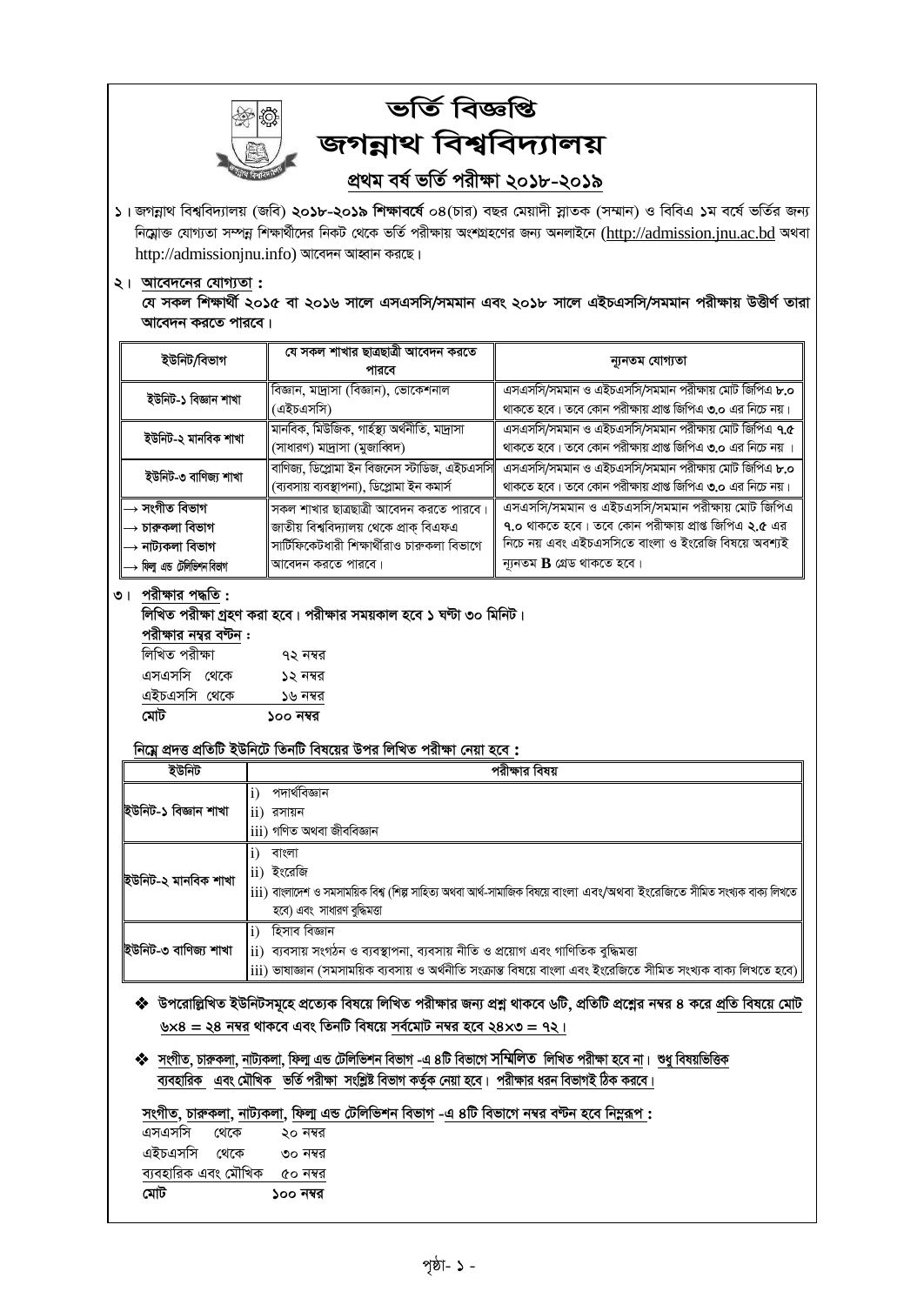### *4| Av‡e`b c×wZ* **:**

*(K) BDwbU-1 weÁvb kvLv, BDwbU-2 gvbweK kvLv I BDwbU-3 evwYR¨ kvLv‡Z Av‡e`b Kivi Rb¨* [http://admission.jnu.ac.bd](http://admission.jnu.ac.bd/) *শু*থবা http:// admissionjnu.info ওয়েবসাইটে login করে এসএসসি এবং এইচএসসি পরীক্ষার রোল নম্বর, শিক্ষা বোর্ডের নাম, পাসের *স*ন এবং নিজস্ব মোবাইল নম্বর দিতে হবে। উল্লিখিত তথ্যগুলো সঠিকভাবে Input দেয়ার পর Submit button এ ক্লিক করতে হবে। আবেদনের জন্য যোগ্য বিবেচিত হলে আবেদনকারীকে একটি Application ID দেয়া হবে এবং তা সংরক্ষণ করতে হবে।  $\vec{v}$ ক্ত Application ID Number দিয়ে bKash অথবা SureCash অথবা Rocket মোবাইল ব্যাংকিং এর **মাধ্যমে ১০০/- টাকা** *জ*মা দিয়ে প্ৰাথমিকভাবে আবেদন করতে হবে।

### *cÖv\_wgKfv‡e Av‡e`‡bi mgqKvj* **:**

*BDwbU-1 weÁvb kvLv, BDwbU-2 gvbweK kvLv I BDwbU-3 evwYR¨ kvLvi †ÿ‡Î* **: ০৫-০৮-২০১৮** তারিখ বেলা ১২.০০ টা থেকে **২৭-০৮-২০১৮** তারিখ রাত ১২.০০ টা পর্যন্ত আবেদন করা যাবে।

#### *cÖv\_wgK evQvB* **:**

*Av‡e`‡bi wba©vwiZ ZvwiL (hv Dc‡i D‡jøL Kiv n‡q‡Q) †kl n‡j c‡i hviv 100/- UvKv w`‡q Av‡e`b K‡i‡Qb, Zv‡`i ga¨ †\_‡K প্র*তি **ইউনিটে** মেধার ভিত্তিতে **ত্রিশ হাজার** প্রার্থীকে লিখিত পরীক্ষায় অংশগ্রহণের জন্য প্রাথমিকভাবে বাছাই করা হবে। **ত্রিশ হাজার** ভর্তিচ্ছ *QvÎ/QvÎx evQvB Kivi Rb¨ GmGmwm Ges GBPGmwm cixÿvq cÖvß wRwcG Ges GBPGmwm cixÿvq cÖvß †gvU b¤¦i‡K (4\_©*  বিষয়সহ) ভিত্তি করে যোগ্য পরীক্ষার্থীদের তালিকা প্রস্তুত করা হবে। **যদি একই পয়েন্ট/নম্বর প্রাপ্ত ত্রিশ হাজারতম প্রার্থী একাধিক হয় তাহলে তাদেরকেও ভর্তি পরীক্ষায় অংশগ্রহণের সুযোগ দেয়া হবে। পরীক্ষা দেয়ার জন্য যোগ্য প্রাথমিকভাবে বাছাইকৃত ত্রিশ হাজার** *cixÿv\_x©i bvg I †ivj b¤¦i wek¦we`¨vj‡qi I‡qemvB‡U cÖKvk Kiv n‡e Ges cixÿv\_x©‡`i cÖ`vbK…Z †gvevBj b¤¦‡i* SMS এর মাধ্যমেও জানিয়ে দেয়া হবে। আরো উল্লেখ্য যে, প্রাথমিকভাবে বাছাইকৃত প্রত্যেক ইউনিটের **ত্রিশ হাজার** পরীক্ষার্থীর মধ্যে *AšÍf©y³ Av‡e`bKvixivB †KvUvi myweav cv‡e| GB kZ© †cvl¨ †KvUvmn mKj †KvUvi †ÿ‡Î cÖ‡hvR¨ n‡e| fwZ© cixÿvq*  অংশগ্ৰহণ করার জন্য প্রাথমিকভাবে বাছাইকৃত আবেদনকারীকে লিখিত ভর্তি পরীক্ষায় অংশগ্রহণের জন্য **ভর্তি পরীক্ষা ফি বাবদ**  $b$ Kash অথবা SureCash অথবা Rocket মোবাইল ব্যাংকিং এর মাধ্যমে ৫০০/- টাকা জমা দিতে হবে। ৩১/০৮/২০১৮ তারিখ বেলা ১২.০০ টা থেকে ১৫/০৯/২০১৮ তারিখ রাত ১২.০০ টা পর্যন্ত টাকা জমা দেয়া যাবে।

#### *4| (L) msMxZ, PviæKjv, bvU¨Kjv, wdj¥ GÛ †Uwjwfkb wefv‡M fwZ©i Av‡e`b c×wZ* **:**

*msMxZ, PviæKjv, bvU¨Kjv, wdj¥ GÛ †Uwjwfkb wefv‡M Av‡e`b Kivi Rb¨* [http://admission.jnu.ac.bd](http://admission.jnu.ac.bd/) *A\_ev* http:// admissionjnu.info *I‡qemvB‡U* login *K‡i GmGmwm Ges GBPGmwm cixÿvi †ivj b¤¦i*, *wkÿv †ev‡W©i bvg, cv‡mi mb* এবং নিজম্ব মোবাইল নম্বর দিতে হবে। উল্লিখিত তথ্যগুলো সঠিকভাবে Input দেয়ার পর Submit button এ ক্লিক করতে হবে। আবেদনের জন্য যোগ্য বিবেচিত হলে আবেদনকারীকে একটি Application ID দেয়া হবে এবং তা সংরক্ষণ করতে হবে। *GKRb Av‡e`bKvix wb‡R‡K e¨envwiK cixÿvi Rb¨ †hvM¨ g‡b Ki‡j msMxZ wefvM, PviæKjv wefvM, bvU¨Kjv wefvM, wdj¥*  এন্ড টেলিভিশন বিভাগ-এই ৪টি বিভাগেই আলাদাভাবে আবেদন করতে পারবে। প্রতিটি বিভাগে ভর্তি পরীক্ষায় (ব্যবহারিক এবং *†gŠwLK) AskMÖnY Kivi Rb¨ (†hvM¨ Av‡e`bKvix‡K) fwZ© cixÿv wd eve`* bKash *A\_ev* SureCash *A\_ev* Rocket *†gvevBj e¨vswKs Gi gva¨‡g 400/- UvKv Rgv w`‡Z n‡e|* 

৩১/০৮/২০১৮ তারিখ বেলা ১২.০০ টা থেকে ১৫/০৯/২০১৮ তারিখ রাত ১২.০০ টা পর্যন্ত টাকা জমা দেয়া যাবে ।

- $6$ । প্রাথমিকভাবে বাছাইকত ত্রিশ হাজার আবেদনকারীর করণীয় **:**
- **(***K) fwZ© cixÿvq AskMÖnY Kivi Rb¨ cÖv\_wgKfv‡e evQvBK…Z Av‡e`bKvix‡K wjwLZ fwZ© cixÿv wd eve` 500/- UvKv Rgv দিতে হবে* যা ৩১/০৮/২০১৮ তারিখ বেলা ১২.০০ টা থেকে ১৫/০৯/২০১৮ তারিখ রাত ১২.০০ টা পর্যন্ত জমা দেয়া যাবে।
- **(***L) GmGmwm Ges GBPGmwm cixÿvi †ivj b¤^i Ges* **JnU Admission System** *†\_‡K cÖ`vbK…Z* **Application ID Number** *e¨envi K‡i*   $JnU$  Admission ওয়েবসাইটে [\(http://admission.jnu.ac.bd](http://admission.jnu.ac.bd/) অথবা http:// admissionjnu.info) login করতে হবে ।
- **(***M)* login *Kivi c‡i Av‡e`bKvixi cvm‡cvU© mvB‡Ri iwOb Qwe (hvi* **Background** *mv`v 300***x***300 wc‡·j m‡e©v"P 150* **kb**  *mvBR,* **JPG** *dig¨vU) Ges m¦vÿi (300***x***80wc‡·j***) Upload** *Ki‡Z n‡e|*
- *(***ঘ)** কোটায় ভর্তিচ্ছু আবেদনকারীর কোটাভুক্ত হওয়ার জন্য কোটা সংক্রান্ত নির্ধারিত তথ্য Upload করতে হবে, যেমন : মুক্তিযোদ্ধার সম্ভান কোটা (FFQ)/ মুক্তিযোদ্ধার নাতি-নাতনি কোটা (FFG)/ পোষ্য(ওয়ার্ড) কোটা (WQ)/ উপজাতি কোটা (TQ)/  $\star$ ারীরিক প্রতিবন্ধী কোটা (PDO)/ খেলোয়াড় কোটা (BKSP) উল্লেখ করতে হবে। **উল্লেখ্য যে আবেদন করার সময় কোটা** *D‡jøL bv Ki‡j cieZx©‡Z †KvUvfyw³i Av‡e`b we‡ePbv Kiv n‡e bv|*
- **(***O) c~iYK…Z di‡g †h Z\_¨ †`qv n‡q‡Q Zv cybivq †PK Ki‡Z n‡e| g‡b ivL‡Z n‡e* Final Submit Button-*G* Click *Kivi ci c~iYK…Z di‡gi †Kvb Z\_¨ cwieZ©b Kiv hv‡e bv| ZvB* Final Submit Button-*G* Click *Kivi Av‡MB wbwðZ n‡Z*  হবে যে ফরমটি যথাযথভাবে পূরণ করা হয়েছে। চেক করার পর সকল তথ্য যথাযথ হলে Final Submit Button-এ Click *ক*রতে হবে। অতঃপর প্রবেশপত্র (**Admit Card**) প্রিন্ট করে নিজের কাছে সংরক্ষণ করতে হবে এবং পরীক্ষার দিন অবশ্যই সঙ্গে নিয়ে আসতে *হ*বে এবং পরীক্ষার হলে প্রত্যবেক্ষক-কে প্রদর্শন করতে হবে।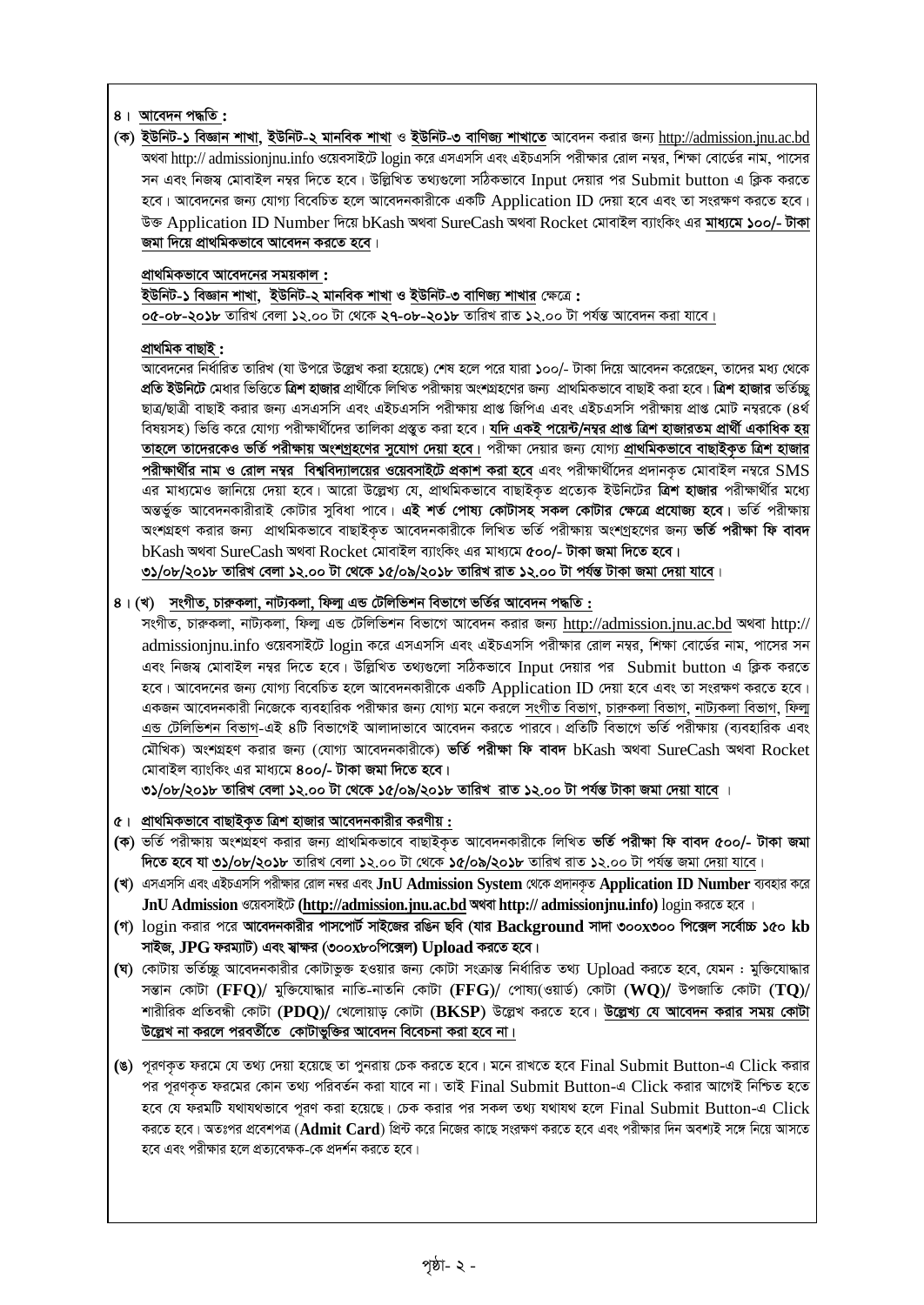#### $6$ । ভর্তি পরীক্ষায় অংশগ্রহণের জন্য আবেদন ফি-এর পরিমাণ ও জমা দেয়ার পদ্ধতি :

(ক) JnU Admission System থেকে প্ৰদানকৃত Application ID Number ব্যবহার করে bKash অথবা SureCash অথবা Rocket *†gvevBj e¨vswKs-Gi †h †Kvb GKwU gva¨‡g fwZ© cixÿvq AskMªn‡Yi Rb¨ Av‡e`b wd Rgv †`qv hv‡e| fwZ© cixÿvq AskMªn‡Yi Rb¨ Av‡e`b wdÕi cwigvY n‡e wbgœiƒc***:**

#### **(i)** *cÖv\_wgK Av‡e`‡bi Rb¨* **:**

 $\triangleright$  **bKash** এ ১০০/- টাকা জমা দেয়ার জন্য সার্ভিস চার্জসহ ১০১/- টাকা, SureCash এ ১০০/- টাকা জমা দেয়ার জন্য ১০০/- টাকা + *mvwf©m PvR© 4/- UvKv,* **Rocket** *G 100/- UvKv Rgv †`qvi Rb¨ 100/- UvKv + mvwf©m PvR© 1/- UvKv Rgv w`‡Z n‡e|* 

### $(iii)$  8টি বিভাগে শুধুমাত্র ব্যবহারিক এবং মৌখিক পরীক্ষায় অংশগ্রহণের জন্য :

 **bKash** *G 400/- UvKv mvwf©m PvR©mn 404/- UvKv,* **SureCash** *G 400/- UvKv + mvwf©m PvR© 4/- UvKv Ges* **Rocket** *G*   $\overline{800/-}$  টাকা + সার্ভিস চার্জ 8/- টাকা জমা দিতে হবে।

#### **(iii)** *BDwbU-1 weÁvb kvLv, BDwbU-2 gvbweK kvLv, BDwbU-3 evwYR¨ kvLvq cÖv\_wgKfv‡e evQvBK…Z‡`i Rb¨* **:**

 **bKash** *G 500/- UvKv mvwf©m PvR©mn 505/- UvKv,* **SureCash** *G 500/- UvKv + mvwf©m PvR© 5/- UvKv Ges* **Rocket** *G 500/- UvKv + mvwf©m PvR© 5/- UvKv Rgv w`‡Z n‡e|* 

#### &। (খ) ভর্তি পরীক্ষায় অংশগ্রহণের জন্য আবেদন ফি জমা দেয়ার পদ্ধতি :

| ${\bf bKash}$ -এর মাধ্যমে আবেদন ফি জমা দেয়ার                                                                                                                                                                                                                                                                                                                                                                                                                                                                                                                  | $\operatorname{SureCash-}$ এর মাধ্যমে আবেদন ফি জমা দেয়ার                                                                                                                                                                                                                                                                                                                                                                                                                                                                                                                                                     | Rocket মোবাইল ব্যাংকিং-এর  মাধ্যমে আবেদন ফি                                                                                                                                                                                                                                                                                                                                                                                                                                                                                                                                                                               |  |
|----------------------------------------------------------------------------------------------------------------------------------------------------------------------------------------------------------------------------------------------------------------------------------------------------------------------------------------------------------------------------------------------------------------------------------------------------------------------------------------------------------------------------------------------------------------|---------------------------------------------------------------------------------------------------------------------------------------------------------------------------------------------------------------------------------------------------------------------------------------------------------------------------------------------------------------------------------------------------------------------------------------------------------------------------------------------------------------------------------------------------------------------------------------------------------------|---------------------------------------------------------------------------------------------------------------------------------------------------------------------------------------------------------------------------------------------------------------------------------------------------------------------------------------------------------------------------------------------------------------------------------------------------------------------------------------------------------------------------------------------------------------------------------------------------------------------------|--|
| পদ্ধতি                                                                                                                                                                                                                                                                                                                                                                                                                                                                                                                                                         | পদ্ধতি                                                                                                                                                                                                                                                                                                                                                                                                                                                                                                                                                                                                        | জমা দেয়ার পদ্ধতি                                                                                                                                                                                                                                                                                                                                                                                                                                                                                                                                                                                                         |  |
| বিকাশ একাউন্ট আছে এমন মোবাইল ফোন থেকে<br>আবেদন ফি জমা দেয়ার জন্য নিমুরূপ পদ্ধতি<br>অনুসরণ করতে হবে:<br>Dial *247#<br>(i)<br>Payment এর জন্য 3 Press করতে<br>(ii)<br>হবে।<br>(iii) জগন্নাথ বিশ্ববিদ্যালয়ের Merchant<br>Account নম্বর 01994555666<br>এন্টার করতে হবে।<br>(iv) Amount Field এ Amount লিখতে<br>হবে।<br>অনলাইন থেকে প্ৰাপ্ত Application ID<br>(v)<br>Number টি রেফারেন্স ফিল্ড এ Input<br>দিতে হবে।<br>(vi) Counter Number 4 1 Press<br>করতে হবে।<br>(vii) অতঃপর bKash একাউন্ট এর Menu<br>PIN টি লিখে Send Button Press<br>করতে হবে। এরপর Payment | রূপালী ব্যাংক SureCash এজেন্ট একাউন্ট আছে এমন<br>মোবাইল ফোন থেকে আবেদন ফি জমা দেয়ার জন্য<br>নিমুরূপ পদ্ধতি অনুসরণ করতে হবে:<br>i) Dial *495#<br>ii) Payment এর জন্য 4 Press করতে<br>হবে।<br>iii) Payment Keyword JNUF লিখতে<br>হবে।<br>iv) অনলাইন থেকে প্ৰাপ্ত Application ID<br>দিতে হবে।<br>v) Customer Number হিসাবে শিক্ষাৰ্থীর<br>মোবাইল নম্বর লিখতে হবে, যেখানে<br>শিক্ষার্থী পেমেন্ট নিশ্চিতকরণ SMS<br>পাবেন।<br>vi) SureCash একাউন্ট এর চার সংখ্যার<br>গোপন PIN Number দিতে হবে।<br>উক্ত প্ৰক্ৰিয়া সঠিক হলে শিক্ষাৰ্থী একটি Successful<br>$\text{SMS}$ পাবে, যা ভবিষ্যৎ প্রয়োজনে সংরক্ষণ করতে হবে। | Rocket মোবাইল ব্যাংকিং একাউন্ট আছে এমন মোবাইল<br>ফোন থেকে আবেদন ফি জমা দেয়ার জন্য নিম্নরূপ পদ্ধতি<br>অনুসরণ করতে হবে:<br>$(i)$ ডায়াল *৩২২#<br>(ii) ১ ডায়াল করে Payment অপশন সিলেক্ট<br>করতে হবে ।<br>(iii) ১ ডায়াল করে Bill Pay অপশন সিলেক্ট<br>করতে হবে।<br>$(iv)$ নিজের একাউন্ট থেকে $P$ ayment করতে<br>চাইলে ১ ডায়াল করে Self অপশন সিলেক্ট<br>করতে হবে এবং অন্যের একাউন্ট থেকে<br>Payment দিতে চাইলে ২ ডায়াল করে<br>Other অপশন সিলেক্ট করে Enter Mobil<br>Number এর স্থলে আবেদনকারীর মোবাইল<br>নাম্বার দিতে হবে।<br>(v) Enter Biller ID এর স্থলে ৩৯৯ টাইপ<br>করতে হবে।<br>(vi) Enter Bill Number এর স্থলে অবশ্যই |  |
| Successful হলে একটি Payment<br>Confirmation মেসেজ পাওয়া যাবে<br>যা ভবিষ্যৎ প্রয়োজনে সংরক্ষণ করতে হবে।<br>(viii) JnU Admission System-এর Payment<br>Option-এ গিয়ে Payment Verify বাটনে<br>ক্লিক করে Payment নিশ্চিত করুন।<br>Payment Status দেখার জন্য Payment Status<br>Button 4 Click कड़न। •<br>$bKash$ হেল্প লাইন নম্বর $16247$                                                                                                                                                                                                                          | Payment Status দেখার জন্য Payment<br>Status Button এ Click করুন।                                                                                                                                                                                                                                                                                                                                                                                                                                                                                                                                              | Application ID টি প্রদান করতে হবে।<br>(vii) Enter PIN এর স্থলে Customer এর<br>ডাচ-বাংলা মোবাইল ব্যাংকি Account এর<br>$PIN$ নম্বর দিতে হবে।<br>(viii) রকেট কর্তৃক Payment Confirmation<br>$SMS$ আসবে। এই $SMS$ থেকে<br>Transaction ID (TxnID) সংরক্ষণ<br>করতে হবে।<br>Payment Status দেখার জন্য Payment<br>Status Button 4 Click করুন।                                                                                                                                                                                                                                                                                     |  |

#### *7| (K) Av‡e`b Kivi mgqm~wP* **:**

| ইউনিট/বিভাগ                                                                          | তারিখ থেকে পর্যন্ত |           | প্ৰদেয় আবেদন ফি'র<br>পরিমাণ | মন্তব্য                                                                                                                                                                                                     |  |
|--------------------------------------------------------------------------------------|--------------------|-----------|------------------------------|-------------------------------------------------------------------------------------------------------------------------------------------------------------------------------------------------------------|--|
| ইউনিট-১ বিজ্ঞান শাখা<br>ইউনিট-২ মানবিক শাখা<br>ইউনিট-৩ বাণিজ্য শাখা                  | ০৫/৮/২০১৮          | ২৭/৮/২০১৮ | $500/-$                      | নিৰ্ধাৱিত জিপিএ ধাৱী আবেদনকাৱীকে প্ৰাথমিক বাছাই<br>এর জন্য ১০০/- টাকা জমা দিয়ে আবেদন করতে<br>হবে।                                                                                                          |  |
| ইউনিট-১ বিজ্ঞান শাখা<br>ইউনিট-২ মানবিক শাখা<br>ইউনিট-৩ বাণিজ্য শাখা                  | ৩১/৮/২০১৮          | ১৫/৯/২০১৮ | $\alpha$ oo/-                | প্রাথমিকভাবে বাছাইকৃত ত্রিশ হাজার আবেদনকারীকে<br>লিখিত ভৰ্তি পরীক্ষায় অংশগ্রহণের জন্য ভর্তি পরীক্ষা<br>ফি বাবদ ৫০০/- টাকা জমা দিতে হবে।                                                                    |  |
| সংগীত বিভাগ<br>চারুকলা বিভাগ<br>নাট্যকলা বিভাগ<br>ফিলা এন্ড টেলিভিশন বিভাগের<br>জন্য | ৩১/৮/২০১৮          | ১৫/৯/২০১৮ | $800/-$                      | নিৰ্ধাৱিত জিপিএ ধারী একজন আবেদনকারী নিজেকে<br>যোগ্য মনে করলে ৪টি বিভাগেই আলাদাভাবে<br>আবেদন করতে পারবে। প্রতিটি বিভাগে ভর্তি পরীক্ষায়<br>(ব্যবহারিক এবং মৌখিক) অংশগ্রহণের জন্য ৪০০/-<br>টাকা জমা দিতে হবে। |  |